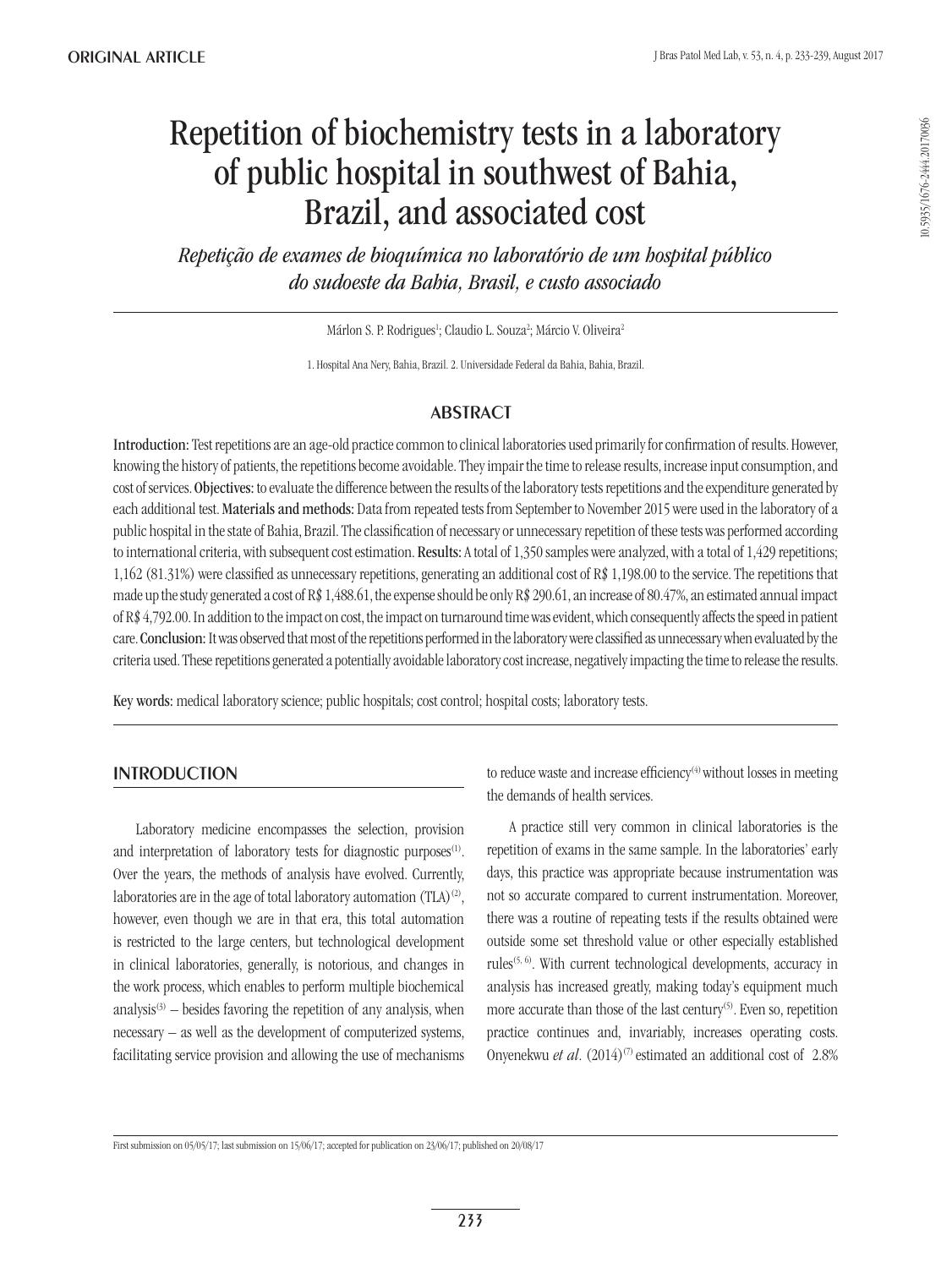with duplicates of only four analytes, burdening services and sometimes causing a reduction in the offer of tests, especially in public services.

In the current scenario of more accurate instrumentation, many laboratories have rules for automatic repetitions in the same sample for certain situations: clinically significant result, critical alert value, test outside the linearity of the method or result that presents alterations beyond that established internally in a short period of time for a patient (delta-check) $(8)$ , among other parameters commonly defined by the team which do not always take into account technical and scientific parameters.

Following this scenario, the ideal is to define criteria for these replications, considering the analysis itself (with the aforementioned repetition criteria), in addition to patient's condition, so that the decision to repeat a certain exam will not be strictly dependent by the analyst reponsible for the biochemical analysis, since he/she usually does not know the clinical state of the patient, and does not participate in the care process.

In such context, unnecessary repetition of an examination can be avoided as long as the analyst considers the patient's medical history, procedures performed, water and nutritional replacements, medications used, among other parameters that may be used as a basis for understanding the tests results, therefore, knowing the patient is crucial in deciding whether or not to repeat a particular exam. Most of this information can be obtained at the hospital through the medical record, or by collecting information with the patient and the care team.

The repetition of exams without criteria, whether they are clinical or technical, can still hinder the turnaround time (TAT), which has several definitions, but in summary is the amount of time to release a test result. It is considered as one of the signs of good or bad quality of a laboratory of clinical analysis<sup>(9)</sup>. For the professionals in the hospital laboratories, a turnaround time (TAT) of up to 60 minutes is considered ideal<sup>(10)</sup>. Regarding a hospital, the ideal TAT is that the smallest as possible; however, with the need for repetitions, the increase in TAT is very likely and possibly may be harmful to the patient since the clinical managements are also based on the results of laboratory tests.

The repetitions of duplicate, triplicate exams, and so on, do not only promote an increase in TAT, the additional analysis consume reagents and analyst time, which consequently increases the cost with laboratory tests<sup>(11)</sup>, regardless of whether the service is public or private. It is also worth noting that it can generate an underestimation of the actual consumption of tests by the laboratory, since many computerized systems only provide the number of tests already reported by the person in charge for the analysis, not informing the number of additional analysis, that is, the control of consumption will most likely be inaccurate. Thus, using the number of tests performed as a basis for the acquisition of tests, there will be an underestimation of the actual expenditure with inputs, which may affect scarce resources.

Considering what was addressed and taking into account the rationalization of the use of resources and the best service with most appropriate TAT for patient care, the present study aimed to evaluate the difference between the results of laboratory tests and the expenditure generated for each additional test.

#### Materials and methods

The present study presents a cross-sectional design in which the results of repeated biochemical tests were collected from September to November 2015 in the laboratory of a general hospital in the southwest of Bahia, a reference hospital for urgency and trauma, with a level of attention of medium and high complexity (polytrauma, surgeries, coronary artery disease, among others)<sup>(12)</sup>. This hospital unit has two adult intensive care units (ICUs), one pediatric, one neonatal, one unit for critical patients, surgical center, pediatric wards, medical clinic and surgical clinic, as well as urgency and emergency care; it is provided with a mediumsized laboratory.

The laboratory assists an average of 83 patients/day and, in the period selected for the study 36,608 tests were registered in the report management system  $-$  Complab®, for the biochemistry, hematology, immunology, parasitology and urinalysis sectors. For this work, the biochemistry repetitions were selected, since it is a sector where most repetitions occur. At the time of the study, the biochemical sector had two Miura® equipment (ISE S.r.l®) with capacity to perform up to 500 tests/hour, with selective ion module integrated to the equipment. It is operated by a biochemical pharmacist in all processes, from the validation (internal control and calibrations), through the execution and release of the reports of the exams.

The tests chosen to constitute the sample plan were: uric acid, albumin, amylase, aspartate aminotransferase, aspartate alanine transferase, direct bilirubin, total bilirubin, calcium, creatine kinase MB fraction, total creatine kinase, chloride, creatinine, alkaline phosphatase, phosphate, glucose, lactate, lactate dehydrogenase, magnesium, potassium, C-reactive protein (CRP), total protein, sodium, urea and γ-glutamyl transferase.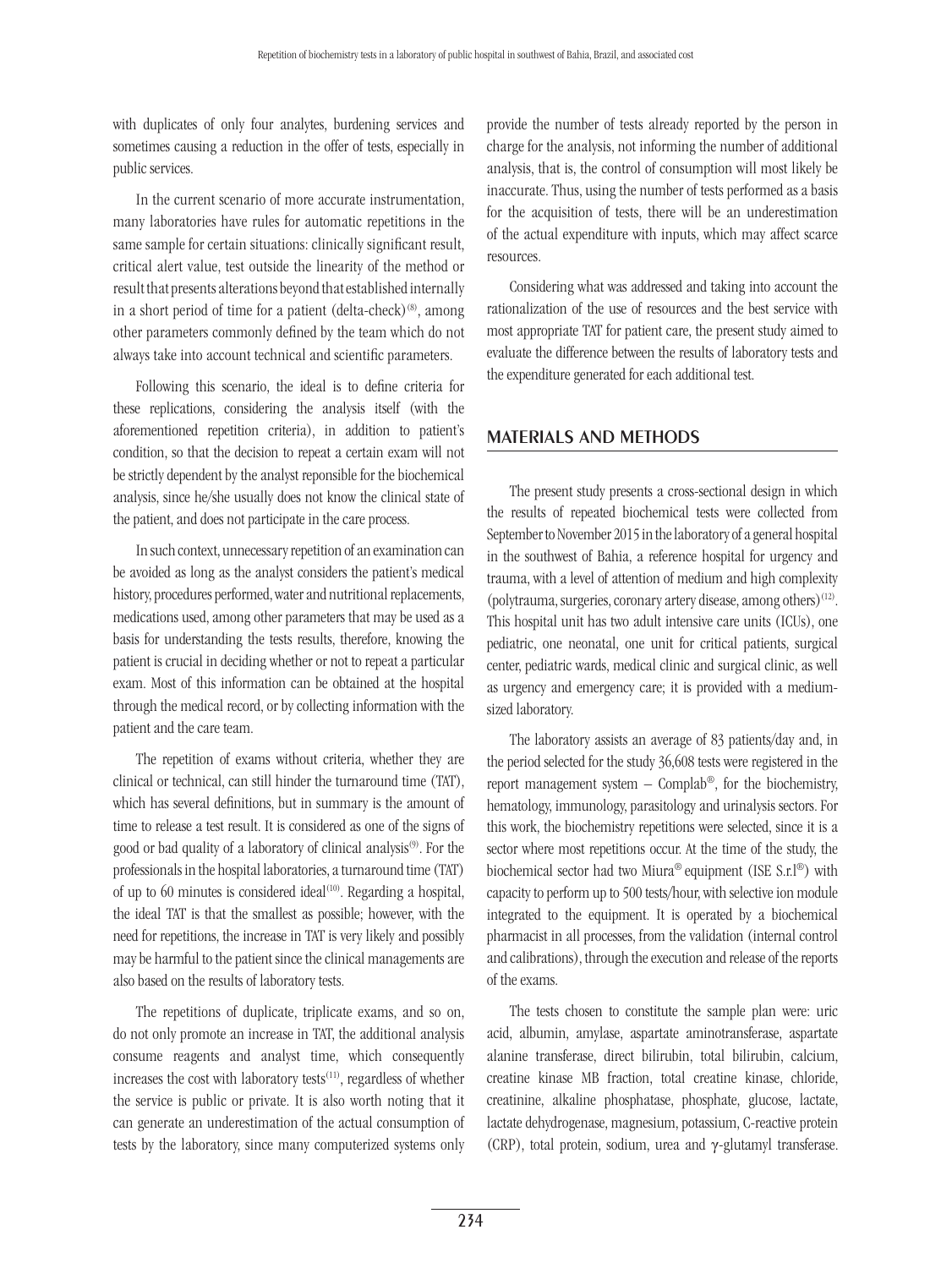Total cholesterol and its fractions, besides iron, were not selected because they had low volume of tests performed.

All the results of repeated exams in the same sample were included, regardless of the repetition criterion adopted. The criteria used for exclusion were: 1) analysis in which there was uncertainty regarding the fact that the duplicate actually was from the same sample (e.g., re-collections); and 2) analysis with dilution factor different from the first one adopted.

The data were collected through search from Miura® software (ISE S.r.l®), selecting only the exams with registered repetitions. The data obtained were allocated in spreadsheets in Microsoft Excel Professional Plus 2016®. The variation between the test result and the repetition was established through the following categories of analysis: mean, standard deviation, coefficient of variation, absolute difference in module between the highest and the lowest repetition value and percentage change between the first result and the repetitions.

The results of the replicates were classified as acceptable or not, using the criteria of the table of the College of American Pathologists/Clinical Laboratory Improvement Amendments (CAP/CLIA) allowable errors and, for the missing cases, we selected the criteria of other institutions using the allowable errors [2014 update of the Spanish Society of Clinical Chemistry and Molecular Pathology (SEQC) table of Desirable Quality Specifications based on Biological Variation (BV), The Royal College of Pathologists of Australasia and the Australasian Clinical Biochemist association Quality Assurance Program (RCPA), Wisconsin State Laboratory of Hygiene (WSLH), American Association of Bioanalysts (AAB) $]^{(13)}$ ; for CRP, the validity of the result was determined considering a coefficient of variation of 10% (Table 1).

The classification was performed by two evaluators (biochemical pharmacists), first by one; and then, the second would check the validity of the classification. The data allocated in the spreadsheets in Microsoft Excel Professional Plus 2016® was divided by analytes and each criterion revised separately.

After sorting the repetition between acceptable or not, the cost estimate of the reagents for dosages was calculated. With the test values of each analyte from the bidding used to acquire the reagents of the biochemistry, obtained through the Hospital's Permanent Bidding Commission [Comissão Permanente de Licitações (COPEL)], values in Brazilian Real were multiplied by test by the repetitions considered unnecessary (acceptable tests), considering the criteria indicated.

| <b>TABLE</b> $1$ – Criteria used to validate repetitions |
|----------------------------------------------------------|
|----------------------------------------------------------|

| Test                           | orneral about to vandate report form<br>Acceptable error | Criterion          |  |
|--------------------------------|----------------------------------------------------------|--------------------|--|
| Uric acid                      | $\pm 17\%$                                               | <b>CLIA</b>        |  |
| <b>ALT</b>                     | $\pm 20\%$                                               | <b>CLIA</b>        |  |
| Albumin                        | $\pm 10\%$                                               | <b>CLIA</b>        |  |
| Amylase                        | $\pm$ 30%                                                | <b>CLIA</b>        |  |
| <b>AST</b>                     | $\pm 20\%$                                               | <b>CLIA</b>        |  |
| Direct bilirubin               | 0.4 mg/dl or $\pm$ 20% (the highest)                     | CAP                |  |
| Total bilirubin                | 0.4 mg/dl or $\pm$ 20% (the highest)                     | <b>CLIA</b>        |  |
| Calcium                        | $\pm 1.0$ mg/dl                                          | <b>CLIA</b>        |  |
| Chloride                       | ± 5%                                                     | <b>CLIA</b>        |  |
| CK-MB                          | 6 U/l or 15%                                             | RCPA***            |  |
| CK-Total                       | $\pm$ 30%                                                | <b>CLIA</b>        |  |
| Creatinine                     | $\pm$ 0.3 mg/dl or $\pm$ 15% (the highest)               | <b>CLIA</b>        |  |
| Alkaline phosphatase           | $\pm$ 30%                                                | <b>CLIA</b>        |  |
| Phosphate                      | $0.4 \text{ mg/dl}$ or 15%                               | AAB                |  |
| Glucose                        | $\pm$ 6 mg/dl or $\pm$ 10%                               | <b>CLIA</b>        |  |
| Lactate                        | $0.2$ mmol/l or $2 SD$ **                                | WLSH               |  |
| LDH                            | $\pm$ 30%                                                | <b>CLIA</b>        |  |
| Magnesium                      | $\pm 25%$                                                | <b>CLIA</b>        |  |
| Potassium                      | $0.5$ mmol/l                                             | <b>CLIA</b>        |  |
| <b>CRP</b>                     | CV 10%                                                   | Criterion adopted* |  |
| <b>Total Protein</b>           | $\pm 10\%$                                               | <b>CLIA</b>        |  |
| Sodium                         | $\pm 4$ mmol/l                                           | <b>CLIA</b>        |  |
| Urea                           | $\pm$ 2 mg/l or $\pm$ 9% (the highest)                   | <b>CLIA</b>        |  |
| $\gamma$ -glutamyl transferase | 22%                                                      | BV                 |  |

*\*: Established in light of the fact that the limit provided by BV is 56.6%, it tolerates large differences; \*\*: SD were not used because this was a retrospective study, it would not be possible to analyze their value for the controls of such analytes at the time of the study; \*\*\*: CLIA criteria can not be used since the control standard deviations at the time of the study were not available.*

*ALT: alanine aminotransferase; AST: aspartate aminotransferase; CK-MB: creatine kinase fraction MB; SD: standard deviation; LDH: lactate dehydrogenase; CRP: C-reactive protein; CLIA: Clinical Laboratory Improvement Amendments; CAP: College of American Pathologists; RCPA: The Royal College of Pathologists of Australasia and the Australasian Clinical Biochemist Association Quality Assurance Program; AAB: American Association of Bioanalysts; SEQC: 2014 update of the Spanish Society of Clinical Chemistry and Molecular Pathology; BV: biological variation; WSLH: Wisconsin State Laboratory of Hygiene.*

The study was approved by the Research Ethics Committee of the Multidisciplinary Institute of Health of the Universidade Federal da Bahia (UFBA) under the process number 54407316.0.0000.5556.

#### Results

The study is composed of 1,350 samples, of which 1,429 repetitions were recorded, as shown in **Table 2**. After analysis of the data, it was found that from the 1,429 repetitions performed, 1,162 (81.31%) were classified as unnecessary, following the CAP/CLIA criteria or the AAB, BV, RCPA, WLSH criteria (Table 1).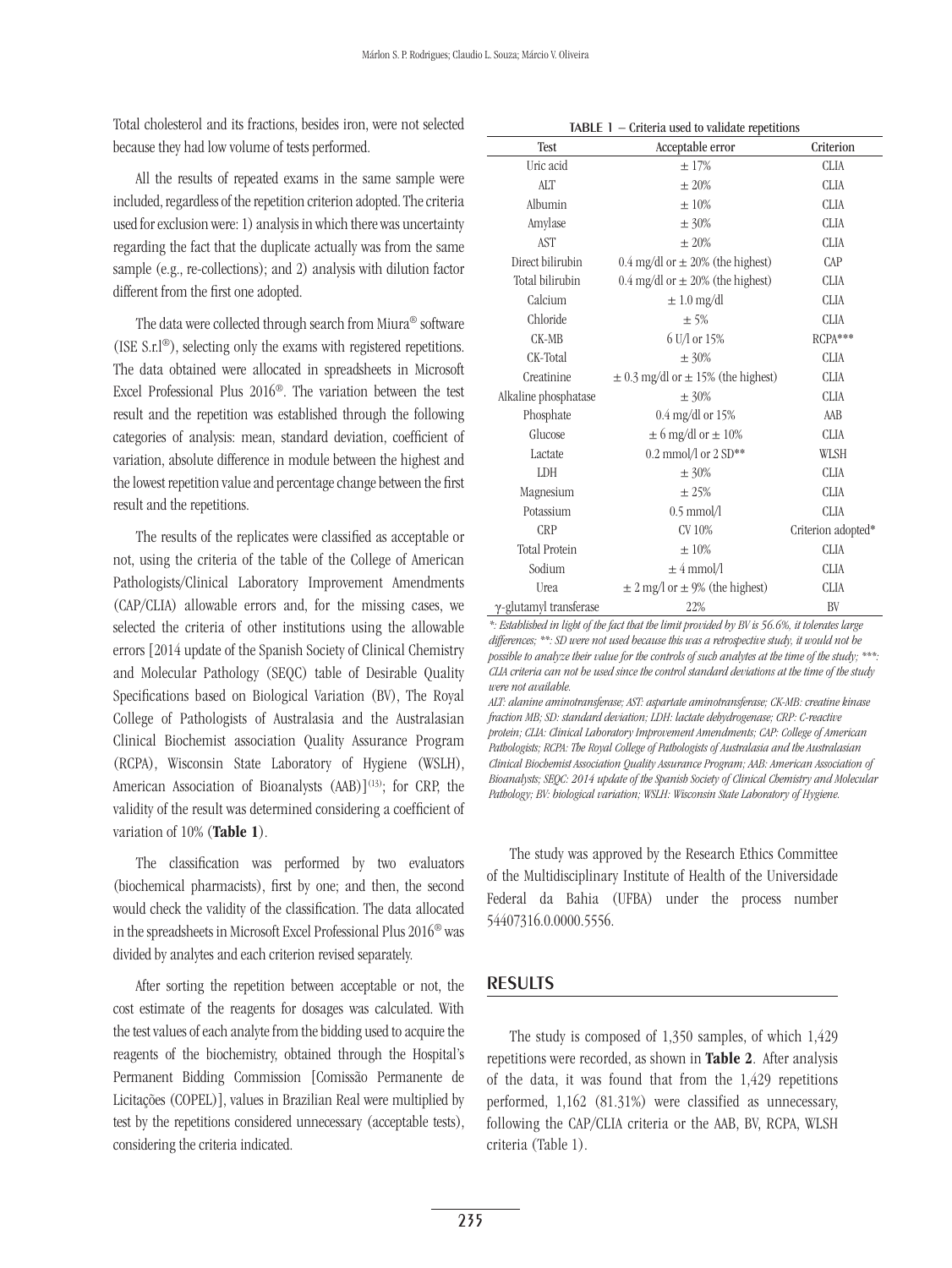| Laboratory test                | Total tests | Samples        | Repetitions      | 1000 and reportedno ocioeted n'oni oepienner to riorenner 2019<br>Unnecessary<br>repetitions (%) |
|--------------------------------|-------------|----------------|------------------|--------------------------------------------------------------------------------------------------|
| Uric acid                      | 140         | 7              | 7                | 7(100)                                                                                           |
| <b>ALT</b>                     | 1401        | 50             | 39               | 39 (78)                                                                                          |
| Albumin                        | 107         | 23             | 23               | 23(100)                                                                                          |
| Amylase                        | 361         | 11             | 9                | 9(81.81)                                                                                         |
| <b>AST</b>                     | 1413        | 57             | 53               | 53 (92.98)                                                                                       |
| Direct bilirubin               | 557         | 8              | 8                | 8(100)                                                                                           |
| Total bilirubin                | 557         | $\mathbf{Q}$   | $\boldsymbol{Q}$ | 9(100)                                                                                           |
| Calcium                        | 2574        | 52             | 34               | 34 (65.38)                                                                                       |
| CK-MB                          | 82          | $\overline{4}$ | 4                | 4(100)                                                                                           |
| CK-total*                      | 617         | 13             | $\theta$         | 9(69.23)                                                                                         |
| Chloride                       | 636         | 29             | 24               | 24 (82.75)                                                                                       |
| Creatinine                     | 4508        | 199            | 175              | 175 (87.94)                                                                                      |
| Alkaline phosphatase           | 384         | 6              | $\overline{4}$   | 4(66.67)                                                                                         |
| Phosphate                      | 291         | 13             | 7                | 7(53.85)                                                                                         |
| Glucose                        | 1298        | 91             | 77               | 77 (84.61)                                                                                       |
| Lactate                        | 666         | 29             | 20               | 20 (68.97)                                                                                       |
| $LDH*$                         | 189         | 5              | $\overline{3}$   | 3(60)                                                                                            |
| Magnesium                      | 2450        | 40             | 30               | 30(75)                                                                                           |
| Potassium                      | 4152        | 266            | 235              | 235 (88.35)                                                                                      |
| <b>CRP</b>                     | 3538        | 155            | 130              | 130 (83.87)                                                                                      |
| <b>Total Protein</b>           | 338         | 20             | 17               | 17(85)                                                                                           |
| Sodium                         | 4063        | 129            | 76               | 76 (58.91)                                                                                       |
| Urea*                          | 4755        | 203            | 161              | 161(79.31)                                                                                       |
| $\gamma$ -glutamyl transferase | 506         | 10             | 8                | 8(80)                                                                                            |

TABLE 2 − Tests and repetitions selected from September to November 2015

*\*: Numerous repetitions excluded from the study because they had different dilution factors between analyzes.*

*ALT: alanine aminotransferase; AST: aspartate aminotransferase; CK-MB: creatine kinase MB fraction; LDH: lactate dehydrogenase; CRP: C-reactive protein.*

> We highlight the following analytes that had more than 80% of the repetitions considered unnecessary: uric acid – seven unnecessary repetitions  $(100\%)$ ; albumin  $-23$   $(100\%)$ ; amylase  $$ nine (81.81%); aspartate aminotransferase – 53 (92.98%); direct bilirubin – eight (100%); total bilirubin – nine (100%); creatine kinase MB fraction – four (100%); chloride – 24 (82.75%); creatinine – 175 (87.93%); glucose – 77 (84.61%); potassium – 235 (88.34%); CRP – 130 (83.87%); total protein – 17 (85%); γ-glutamyl transferase – eight (80%). Table 2 shows all the tests and repetitions.

> It was verified a total cost of R\$ 1,488.61 for the repetitions in the study period. From this amount, R\$ 1,198.00 was considered avoidable because it represents repetitions considered unnecessary. Thus, only R\$ 290.61 of expenses were justified. It is emphasized that this is a cut-off of only one sector and many repetitions could not be evaluated. The reagent and avoidable costs of each evaluated analyte are listed in Table 3.

|                                | Repetitions    | Unnecessary      | Cost with    | Avoidable    |
|--------------------------------|----------------|------------------|--------------|--------------|
| Laboratory test                |                | repetitions      | repetitions* | $cost*$      |
| Uric acid                      | 7              | 7                | R\$ 5.53     | R\$ 5.53     |
| <b>ALT</b>                     | 50             | 39               | R\$ 39.50    | R\$ 30.81    |
| Albumin                        | 23             | 23               | R\$ 15.87    | R\$ 15.87    |
| Amylase                        | 11             | 9                | R\$ 8.10     | R\$ 6.63     |
| <b>AST</b>                     | 57             | 53               | R\$ 39.33    | R\$ 36.57    |
| Direct bilirubin               | 8              | 8                | R\$ 6.56     | R\$ 6.56     |
| Total bilirubin                | 9              | 9                | R\$ 7.38     | R\$ 7.38     |
| Calcium                        | 52             | 34               | R\$42.64     | R\$ 27.88    |
| CK-MB                          | $\overline{4}$ | $\overline{4}$   | R\$4.36      | R\$4.36      |
| CK-total                       | 13             | $\boldsymbol{Q}$ | R\$ 18.07    | R\$ 12.51    |
| Chloride                       | 29             | 24               | R\$ 34.80    | R\$ 28.80    |
| Creatinine                     | 199            | 175              | R\$ 35.82    | R\$ 31.50    |
| Alkaline phosphatase           | 6              | 4                | R\$4.74      | R\$ 3.16     |
| Phosphate                      | 13             | 7                | R\$ 8.58     | R\$4.62      |
| Glucose                        | 91             | 77               | R\$45.50     | R\$ 38.50    |
| Lactate                        | 29             | 20               | R\$49.30     | R\$ 34.00    |
| LDH                            | 5              | $\overline{3}$   | R\$ 3.85     | R\$ 2.31     |
| Magnesium                      | 40             | 30               | R\$ 56.80    | R\$42.60     |
| Potassium                      | 266            | 235              | R\$ 319.20   | R\$ 282.00   |
| <b>CRP</b>                     | 155            | 130              | R\$401.45    | R\$ 336.70   |
| <b>Total Protein</b>           | 20             | 17               | R\$ 10.00    | R\$ 8.50     |
| Sodium                         | 129            | 76               | R\$ 154.80   | R\$ 91.20    |
| Urea                           | 203            | 161              | R\$ 164.43   | R\$ 130.41   |
| $\gamma$ -glutamil transferase | 10             | 8                | R\$ 12.00    | R\$ 9.60     |
|                                |                | Total            | R\$ 1,488.61 | R\$ 1,198.00 |

TABLE 3 − Cost-of-service based on reagent prices with epetitions performed from September to November 2015

*\*: Based on the values applied to the bidding in force in 2015.*

*ALT: alanine aminotransferase; AST: aspartate aminotransferase; CK-MB: creatine kinase MB fraction; LDH: lactate dehydrogenase; CRP: C-reactive protein.*

#### **DISCUSSION**

The repetition of exams, especially those with critical results, has been discussed by some authors from different countries<sup>(5, 6, 11, 14)</sup>. In these studies, there is agreement that the repetition of exams does not increase the accuracy of the results and only tends to add cost to the service.

Based on this assumption, however, without limiting to critical values, the present study analyzed the variations between tests and their repetitions. The service operates on duty regime, with an analyst responsible for the biochemical analysis every day of the week (biochemical pharmacist), there is no determination or criteria to repeat an exam, and therefore, each pharmacist on duty defines how to conduct the sector.

The majority of samples and/or repetitions excluded were due to the need for automatic dilutions performed by the equipment, dilutions required when a particular test exceeds the linearity of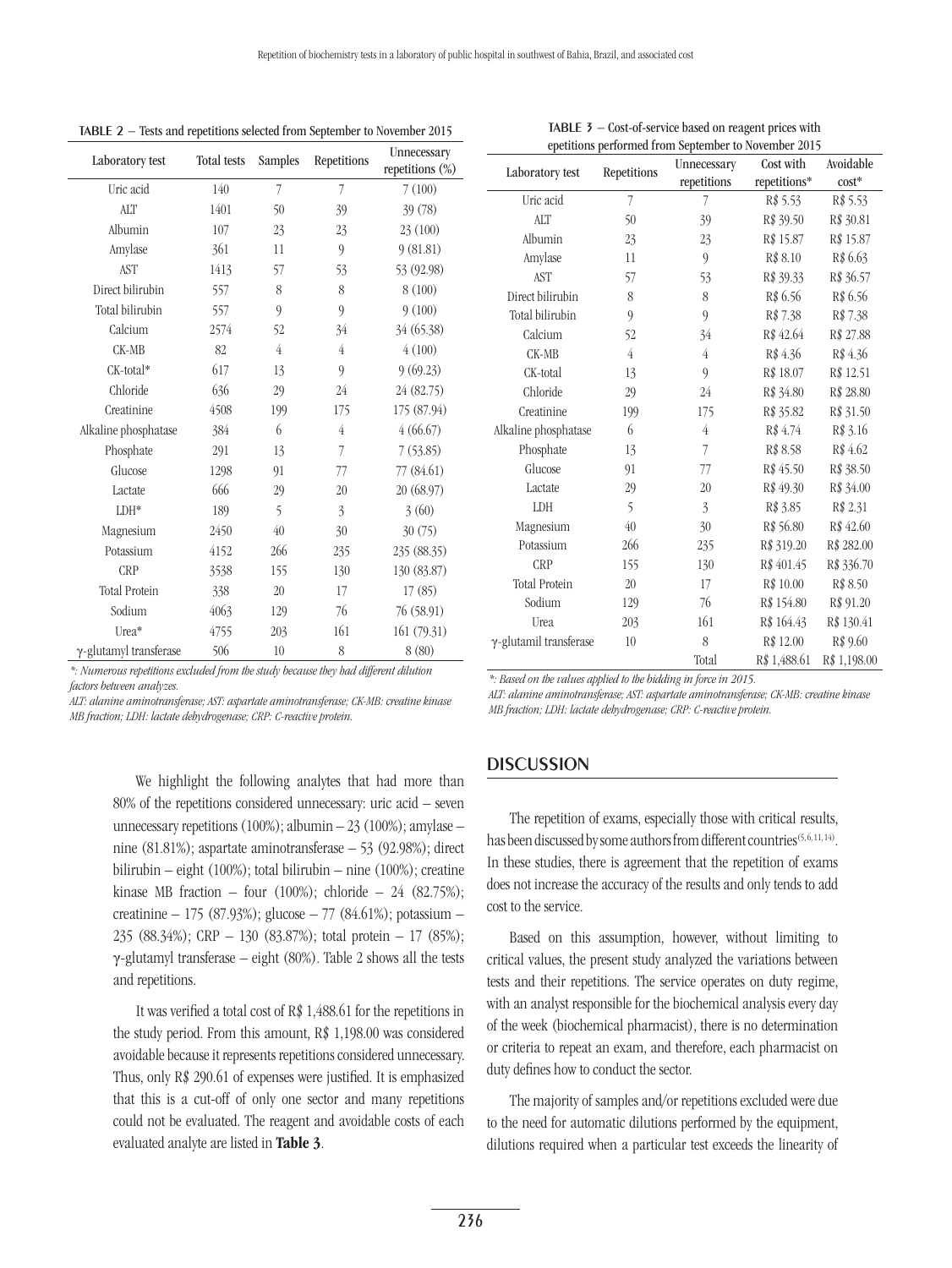the reaction due to the high concentration of the analyte $(15)$ . The other exclusions occurred when there were differences of more than two hours between the first analysis and the repetition, or a sample re-registration, so that it would be impossible to define whether a new sample had been requested.

To determine the validity of the 1,429 repetitions, the criteria already mentioned were used. The CRP was the only exam in which it was decided to use the coefficient of variation of 10% as the limit to decide whether the sample would be acceptable or not. This choice was due to the fact that the value adopted as a limit for BV was 56.6%, a limit very permissive to differences in analysis.

After repetitions analysis, 1,162 of them, corresponding 81.31%, were considered unnecessary. The results of these repetitions, when analyzed in the light of the results of the first analysis, did not violate the established criteria: AAB, BV, CAP, CLIA, RCPA<sup>(13)</sup> and CRP: coefficient of variation (CV) of 10%.

Although 81.31% of repetitions, it is still below that found by similar studies<sup>(5, 6, 11, 14)</sup>. Chima *et al.* (2009)<sup>(5)</sup> found 97.6% of the repeated results that agreed with the initial values. Deetz *et al*.  $(2012)^{6}$  did an analysis with 25,553 repetitions, only 668 were in disagreement with the CAP/CLIA criteria (2.61%), thus 97.39% of unnecessary repetitions. Motie *et al.* (2015)<sup>(14)</sup> found 98.02% of unnecessary repetitions. Toll *et al.* (2011)<sup>(11)</sup> reported that between 0% and 2.2% of the analysis were outside the established limits, therefore approximately 97.8% of the repetitions were unnecessary, in agreement with the findings of the other studies.

The use of the other sectors of laboratory analysis besides biochemistry, may justify the difference between the results of the present study in the light of the studies mentioned above. Studies have included hematology and coagulation, which use samples with anticoagulants<sup> $(5, 11, 14)$ </sup>. In these cases, the tests have less aggregate error in the analysis and their repetitions are usually unnecessary. There are samples that do not require the separation of serum (reducing the chance of repeating analysis due to the presence of fibrin), and they also are analysis that require less pipetting by the equipment, less chance of contamination of reagents, inadequate functioning of the mechanical arms, probes and lamps<sup>(16)</sup>.

For the electrolytes, it was observed that from the 89 repetitions considered necessary (chloride: five, potassium: 31, sodium: 53), the Ion-Selective Electrode module, which is integrated to the equipment in use in the period, presented many module error flags, besides being something common in the daily routine of the laboratory in study, mainly due to the constant blockages with fibrin, which could have directly impacted in the high number of repetitions invalid for these exams.

Although the number of repetitions found in the present study is lower than expected according to other authors<sup> $(5, 6, 11, 14)$ </sup>, most of the repetitions would be avoidable. The selected repetitions led to an increase in cost of service in the amount of R\$ 1,488.61 in the three-month period. Considering that 81.31% are unnecessary, there is an avoidable expense of R\$ 1,198.00, a small amount at first sight considering three months in the laboratory, but it is important to note that since it is a public laboratory, it is not uncommon that there will be a shortage of tests at some times of the year, especially during the transitions of the tendering contracts, which directly impacts the care of patients in the hospital, so any extra consumption of reagents should be well evaluated. Extrapolating the estimated cost for the three months of the study, in 12 months the estimated cost would be approximately R\$ 4,792.00, a sufficient amount for the acquisition of 26,622 creatinine tests.

If the additional cost were considered only for repetitions with dilution [excluded from analysis by the large analytical difference, due to deviations from Beer's law<sup>(15)</sup>]: the creatine kinase was repeated 153 times in the period, 140 (91.50%) were performed with dilutions, an extra cost of R\$ 194.60; the lactate dehydrogenase was repeated 75 times, 70 (92.10%) with dilutions, extra cost of R\$ 53.90; the urea was repeated 374 times, 171 (45.72%) with dilutions, extra cost of R\$ 138.51. The values of these repetitions were not considered for the study, but there is still an additional cost involved in such repetitions, so it is important to take some measures to mitigate these costs: 1) establishment of pre-dilutions prior to automatic analysis for such analytes; or 2) observation of previous results of hospitalized patients. Such measures could avoid an extra consumption of reagents and a reduction of R\$ 387.01 in laboratory costs.

It was also estimated the extra cost related to the analyst's workforce. Considering a salary of R\$ 994.07 (base salary) + R\$ 2,232.33 (bonus) for 30 hours/week, then an additional hour of work would mean an additional cost of R\$ 26.88, if we consider only one hour more per day; in one month would be R\$ 806.40 additional pay. It should be noted that this estimation was not part of the present study. Other unmeasured costs, such as wear of equipment and equipment out of use for repair, can generate even greater impacts if there is a delay in patient care.

Another, no less important, impact generated by the repetition of tests is the increase in TAT $^{(9)}$ , this study was not able to measure the impact on the time of release of the results due to non-computerization of the hospital, with no possibility to calculate the time between the examinations request until the arrival of this order to the laboratory, sample collection, analysis and release of results. However, it was possible to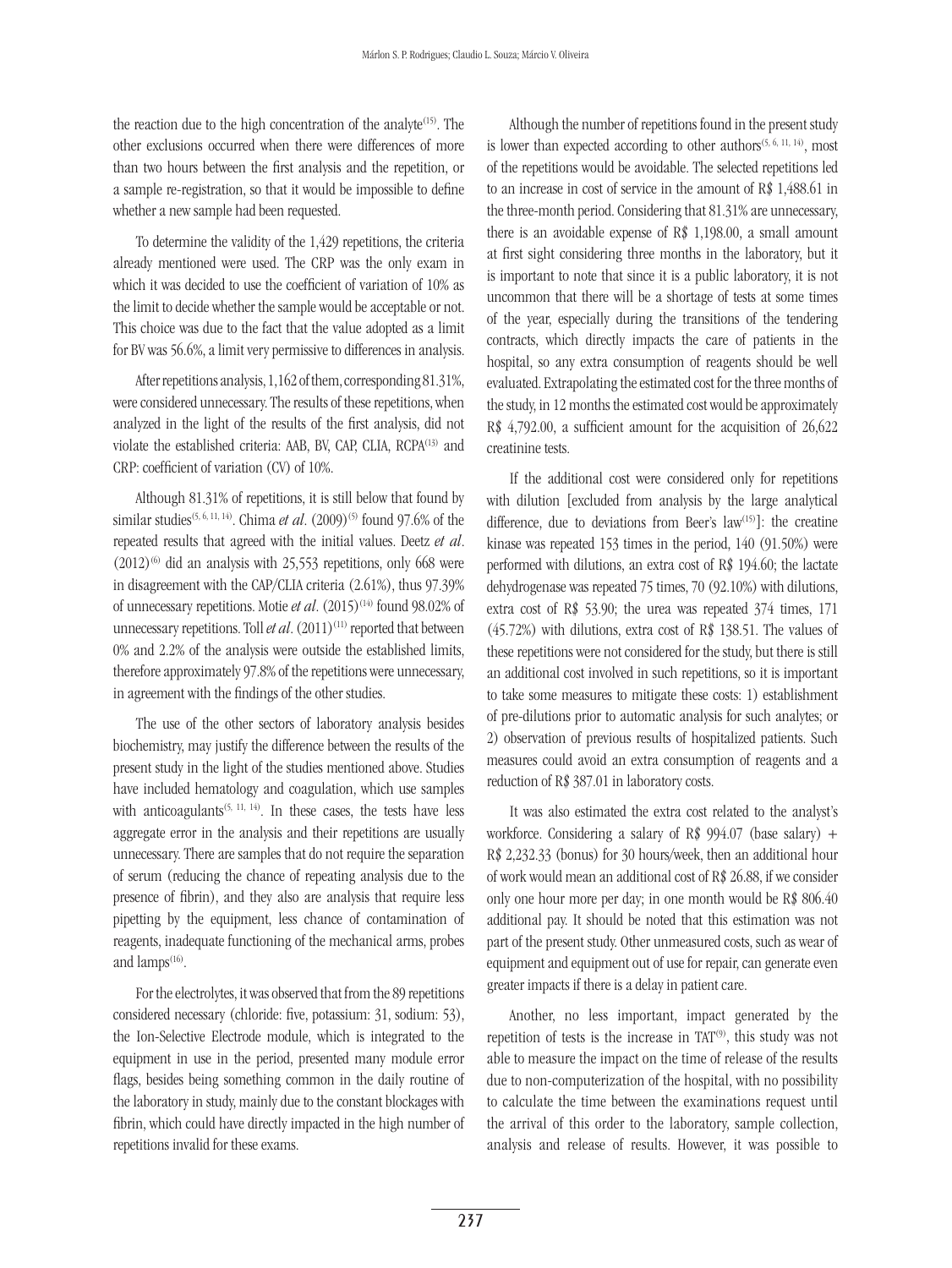observe that in some cases there was a difference of up to 4 hours between the first examination and the last examination. And, considering the precarious computerization, in which there is still a need to deliver the printed report to the open units, the results would only be delivered after the release of all the exams by the analysts. This fact has a greater impact on the TAT of the laboratory under study, negatively impacting patient care, especially because it is a reference hospital for urgency and trauma, however, the study did not intend to evaluate clinical impacts, since the purpose was to evaluate direct costs and within the laboratory environment.

Analyzing the limitations of the present study, such as retrospective data collection, analysis of the biochemical sector only and exclusion of a reasonable number of repetitions, it was still possible to notice results in the same direction of other studies of the same kind<sup> $(5, 6, 11, 14)$ </sup>, demonstrating that the routine of exams repetition was potentially avoidable. Chima *et al.* (2009)<sup>(5)</sup> point out that the control and quality assurance and good functions of

the equipment make the repetitions of the tests become unnecessary. Good quality management is recommended, with internal and external controls, establishment of standards of conduct and implementation of standard operating procedure  $(SOP)^{(17)}$ , improvement of traceability of samples, constant maintenance of equipment, assuring that the results of tests are reliable, contributing for better performance of clinical conducts, resource savings and most appropriate runtime for the hospital reality.

### CONCLUSION

In the evaluated period, it was observed that most of the repetitions performed in the laboratory under study were classified as unnecessary, when evaluated by the criteria used. These repetitions generated to the service a potentially avoidable increase in laboratory cost, besides other costs not evaluated in this study, negatively impacting the time to release the results

#### resumo

*Introdução: A repetição de exames é uma prática antiga comum aos laboratórios clínicos, usada basicamente para confirmação de resultados. No entanto, ao conhecer a história dos pacientes, as repetições tornam-se evitáveis. Elas prejudicam o tempo de liberação de resultados, aumentam consumo de insumos e geram custo aos serviços. Objetivos: Avaliar a diferença entre os resultados das repetições de exames laboratoriais e o dispêndio gerado por cada teste adicional. Materiais e métodos: Foram utilizados dados de exames repetidos de setembro a novembro de 2015 no laboratório de um hospital público do estado da Bahia, Brasil. Procedeu-se a classificação de repetição necessária ou desnecessária desses exames seguindo critérios internacionais, com posterior estimativa de custo. Resultados: Um total de 1.350 amostras foram analisadas, com 1.429 repetições ao todo; 1.162 (81,31%) foram classificadas como repetições desnecessárias, gerando um custo adicional ao serviço no valor de R\$ 1.198,00. As repetições que compuseram o estudo geraram um custo de R\$ 1.488,61, o gasto deveria ser de apenas R\$ 290,61, ou seja, um acréscimo de 80,47%, um impacto anual estimado em R\$ 4.792,00. Além do impacto no custo, ficou evidente o impacto no tempo de resposta, o que consequentemente afeta a celeridade na assistência aos pacientes. Conclusão: Observou-se que a maioria das repetições realizadas no laboratório foi classificada como desnecessária quando avaliada pelos critérios utilizados. Essas repetições geraram ao serviço um acréscimo de custo laboratorial potencialmente evitável, impactando negativamente no tempo para liberação dos resultados.*

*Unitermos: ciência de laboratório médico; hospitais públicos; controle de custos; custos hospitalares; testes laboratoriais.*

#### **REFERENCES**

1. Burtis CA, Ashwood ER, Bruns DE. Tietz fundamentals of clinical chemistry. St. Louis: Saunders Elsevier; 2007.

2. Streitberg GS, Lyndall A, Kenneth AS, Phillip TB. Automation in clinical biochemistry. J Lab Autom. 2012; 17(5): 387-94.

3. Markin RS. Automação do laboratório clínico. In: Henry J, editor. Diagnósticos clínicos e tratamento por métodos laboratoriais. 20 ed. Barueri, SP: Manole; 2008. p. 91-104.

4. Henry JB, Kurec AS. Laboratório clínico: organização, finalidades e prática. In: Henry J, editor. Diagnósticos clínicos e tratamento por métodos laboratoriais. 20 ed. Barueri, SP: Manole; 2008. p. 3-56.

 5. Chima HS, Ramarajan V, Bhanshali D. Is it necessary to repeat critical values in the laboratory? Today's technology may have the answers. Lab Med. 2009; 40(8): 453-7.

6. Deetz CO, Nolan DK, Scott MG. An examination of the usefulness of repeat testing practices in a large hospital clinical chemistry laboratory. Am J Clin Pathol. 2012; 137(1): 20-5.